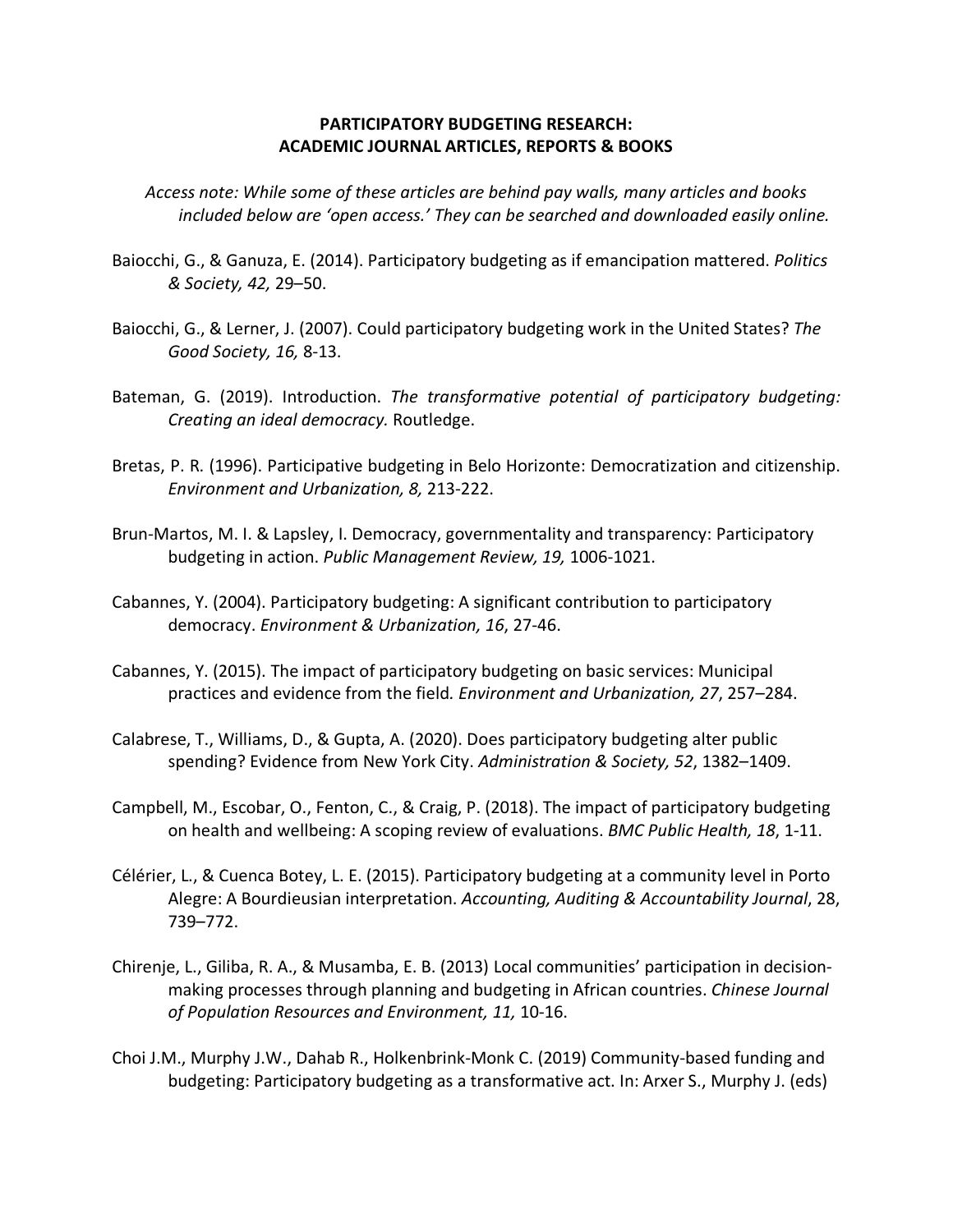*Community-Based Health Interventions in an Institutional Context. International Perspectives on Social Policy, Administration, and Practice*. Springer.

- de Sousa Santos, B. (1998). Participatory budgeting in Porto Alegre: Toward a redistributive democracy. *Politics & Society, 26,* 461-510.
- Dias, N. (Organizer) (2014). *Hope for democracy: 25 years of participatory budgeting worldwide.*
- Dias, N. Enríquez, S. & Júlio, S. (Organizers) (2019). *Participatory Budgeting World Atlas*. Epopeia and Oficina.
- Ebdon, C. & Franklin, A. L. (2006). Citizen participation in budgeting theory. *Public Administration Review, 66*, 437–447.
- Facilitating Power, Movement Strategy Center, & the National Association of Climate Resilience Planners. Community engagement to ownership: Tools for the field with case studies of four municipal community-driven environmental and racial equity committees. *Urban sustainability Directors Network Fund,* 1-91.
- Ganuza, E. & Baiocchi, G. (2012). The power of ambiguity: How participatory budgeting travels the globe. *Journal of Public Deliberation, 8*(2), 1-15.
- Gastil, J. (2020). *Hope for democracy: How citizens can bring reason back into politics.* Oxford University Press.
- Gilman, H. (2016). Engaging citizens: Participatory budgeting and the inclusive governance movement within the United States. *Ash Center for Democratic Governance and Innovation.*
- Gilman, H. (2016). *Democracy reinvented.: Participatory budgeting and civic innovation in America.* Brooking Institution Press.
- Gilman, H. (2016). *Participatory budgeting and civic tech: The revival of citizen engagement*. Georgetown University Press.

Goldfrank, B. (2006). Lessons from Latin American experience in participatory budgeting.

- Goldfrank, B. (2012). The World Bank and the globalization of participatory budgeting. *Journal of Public Deliberation, 8*, 1-18.
- Godwin, M. L. (2018). Studying participatory budgeting: Democratic innovation or budgeting tool? *State and local government review, 50,* 132–144.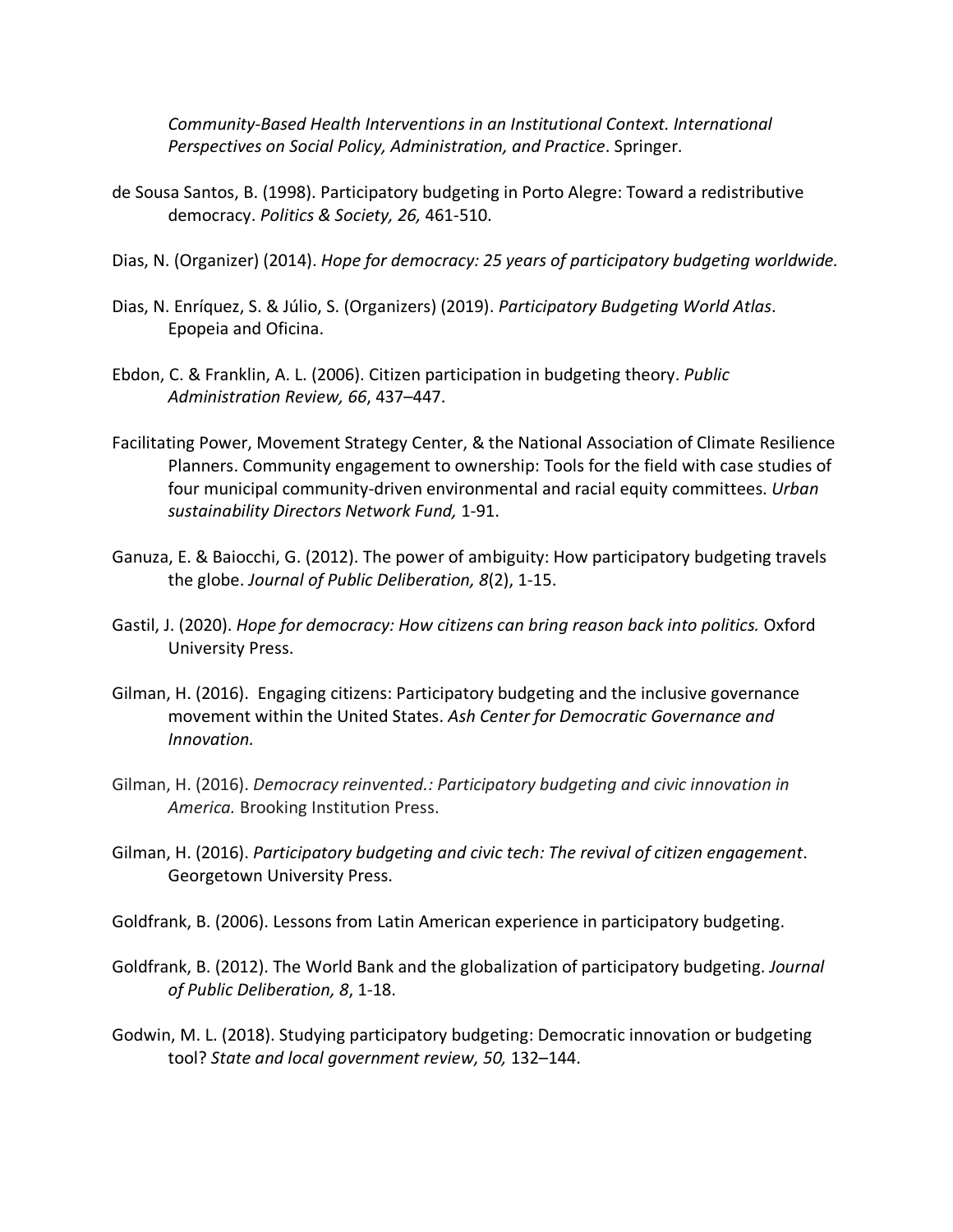- Gordon, V., Osgood, J. J. L., & Boden, D. (2016). *Participatory budgeting in the United States: A guide for local governments.* Routledge, Taylor & Francis Group.
- Hagelskamp, C., Silliman, R., B. Godfrey, E., & Schleifer, D. (2020). Shifting priorities: Participatory budgeting in New York City is associated with increased investments in schools, street and traffic improvements, and public housing. *New Political Science, 42,* 171–196.
- Hagelskamp, Rinehart, Siliman & Schleifer (2016). *Public spending, by the people: Participatory budgeting in the Unites States and Canada in 2014-15*. Public Agenda. (Evaluation report)
- Hagelskamp, C., Schleifer, D., Rinehart, C., & Silliman, R. (2018). Participatory budgeting: Could it diminish health disparities in the United States? *Journal of Urban Health: Bulletin of the New York Academy of Medicine*, *95*, 766–771.
- Harnecker, M. (1999). El presupuesto participativo en Porto Alegre: Delegando poder el la gente.
- Holdo, M. (2020). Contestation in participatory budgeting: Spaces, boundaries, and agency. *American Behavioral Scientist, 64*, 1348–1365.
- Innes, J. E. & Booher, D. E. Reframing public participation: Strategies for the 21<sup>st</sup> century. *Planning Theory & Practice, 4*, 419-436.
- Israel, B. A., Schulz, A. J., Parker, E. A., & Becker, A. B. (1998). Review of community-based research: Assessing partnership approaches to improve public health. *Annual Review of Public Health, 19,* 173-202.
- Jabola-Carolus, I., Elliot-Negri, L., Jasper, J. M., Malbacher, J., Weisskircher, M. & Zhelnina, A. (2018). Strategic interaction sequences, The institutionalization of participatory budgeting in New York City. *Social Movement Studies, 19*, 640-656.
- Kasdan, A., & Markman, E. (2017). Participatory budgeting and community-based research: principles, practices, and implications for impact validity. *New Political Science, 39*, 143– 155.
- Koonings, K. (2004). Strengthening citizenship in Brazil's democracy: Local participatory governance in Porto Alegre. *Bulletin of Laton American Research, 21,* 79-99.
- Krenjova, J., & Raudla, R. (2013). Participatory budgeting at the local level: Challenges and opportunities for new democracies.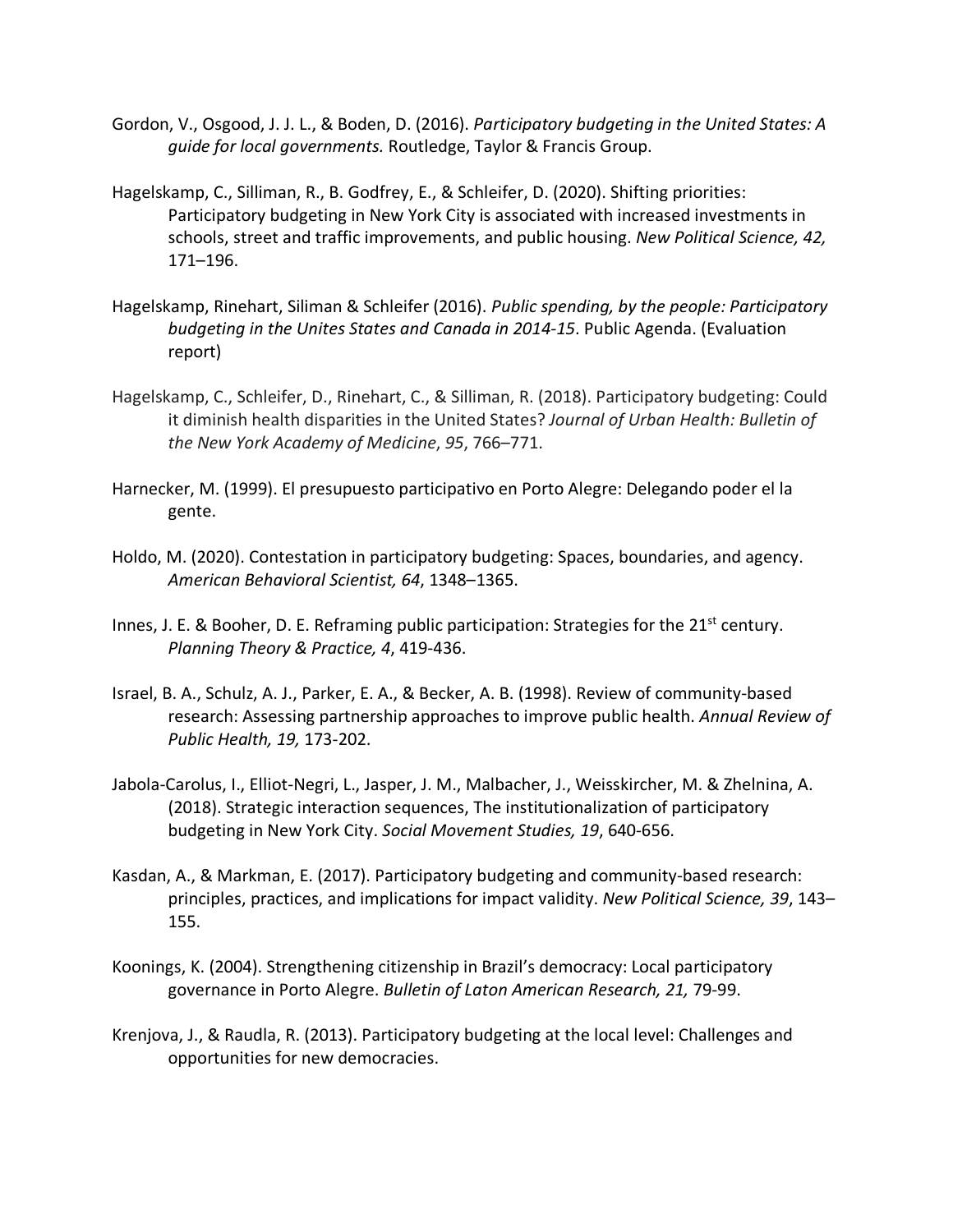- Lerner, J. (2011). Building community agreement around tough budget decisions. *National Civic Review,* 30-35.
- Lerner, J. (2017). Conclusion: Time for participatory budgeting to grow up. *New Political Science*, 39, 156–160.
- Lerner, J., & Secondo, D. (2012). By the people, for the People: Participatory budgeting from the bottom up in North America. *Journal of Public Deliberation, 8*, 1-9.
- Lerner, J. & Van Wagner, E. (2006). Participatory budgeting in Canada: Democratic innovations in strategic spaces. *Transnational Institute; unedited chapter in forthcoming book "Progressive Cities" edited by Daniel Chavez and Einaar Braathen*
- Marquetti, A., Schonerwald da Silva, C. E., & Campbell, A. (2012). Participatory economic democracy in action: Participatory budgeting in Porto Alegre, 1989–2004. *Review of Radical Political Economics, 44,* 62–81
- Malinowski, M. (2014). *The mystery in school finances: Discovering answers in communitybased budgeting.* Rowman & Littlefield.
- Maniscalo, C. S. & Maniscalo, P. M. (2000). Budget 101: Introduction to the budget process for non-financial managers. *Emergency Medical Services,* 1-9.
- Morgan, D. F., Robinson, K. S., Strachota, D., & Hough, James. A. (2015). *Budgeting for local governments and communities.* M.E. Sharpe, Inc.
- Pape, M., & Lerner, J. (2016). Budgeting for equity: How can participatory budgeting advance equity in the United States? *Journal of Public Deliberation, 12,* 1-15.
- Pape, M., & Lim, C. (2019). Beyond the "usual suspects"? Reimagining democracy with participatory budgeting in Chicago. *Sociological Forum, 34,* 861-882.
- Peck, J. & Theodore, N. (2015). *Fast Policy: Experimental Statecraft at the Thresholds of Neoliberalism.* University of Minnesota Press*.*
- Petite, W. (2020). The promise and limitations of participatory budgeting. *Canadian Public Administration, 63,* 522-527.
- Pinnington, E., Lerner, J., & Schugurensky, D. (2009). Participatory budgeting in North America: The case of Guelph, Canada. *Journal of Public Budgeting, Accounting & Financial Management*, *21,* 454–483.
- Rubin, I. (Ed.). (1988). *New Directions in Budget Theory.* State University of New York Press.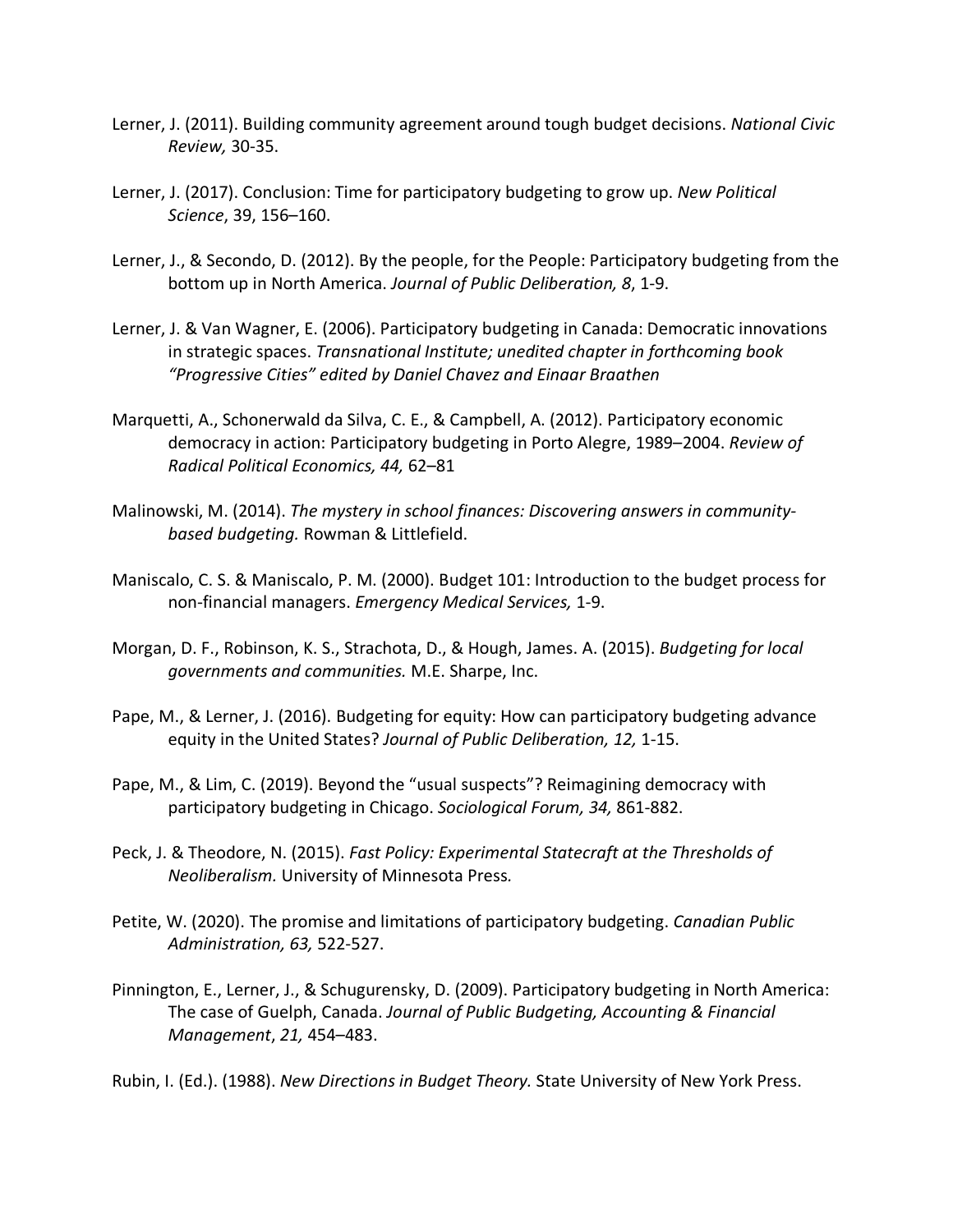- Secondo, D & Lerner, J. (2011). Our money, our decision: Participatory budgeting takes root in New York City. *Social Policy,* 22-25.
- Shah, A. (Ed.). (2007). *Participatory Budgeting*. The World Bank.
- Shybalkina, I., & Bifulco, R. (2019). Does participatory budgeting change the share of public funding to low income neighborhoods? Participatory budgeting and the distribution of resources. *Public Budgeting & Finance, 39*, 45–66.
- Sintomer, Y., Herzberg, C., & Röcke, A. (2008). Participatory budgeting in Europe: Potentials and challenges. *International Journal of Urban and Regional Research, 32*, 164-178
- Sobanjo, B. A. (2016). Strengthening participatory democracy through participatory budgeting. *Walden Dissertations and Doctoral Studies.*
- Stewart, L. M., Miller, S. A., Hildreth, R. W., & Wright-Phillips, M. V. (2014). Participatory budgeting in the United States: A preliminary analysis of Chicago's 49th ward experiment. *New Political Science, 36,* 193–218.
- Su, C. (2016). Re-engaging the disenfranchised: Participatory budgeting in the United States; Review of democracy reinvented: Participatory budgeting and civic innovation in America, Brookings Institution Press, 2016. *National Civic Review*, 105, 23–28.
- Su, C. (2017). Beyond inclusion: Critical race theory and participatory budgeting. *New Political Science, 39*, 126-142.
- Su, C. (2017). From Porto Alegre to New York City: Participatory budgeting and democracy. *New Political Science, 39*, 67-75.
- Swaner, R. (2017). Trust matters: Enhancing government legitimacy through participatory budgeting. *New Political Science, 39,* 95-108.
- Touchton, M. & Wampler, B. (2014) Improving social well-being through new democratic institutions. *Comparative Political Studies, 47*, 1442-1469.
- Wampler, B. (2000). A guide to participatory budgeting.
- Wampler, B. (2012). Participatory budgeting: Core principles and key impacts*. Journal of Public Deliberation, 8,* 1-13.
- Wampler, B. (2007). *Participatory budgeting in Brazil: Contestation, cooperation, and accountability.* Pennsylvania State University Press.